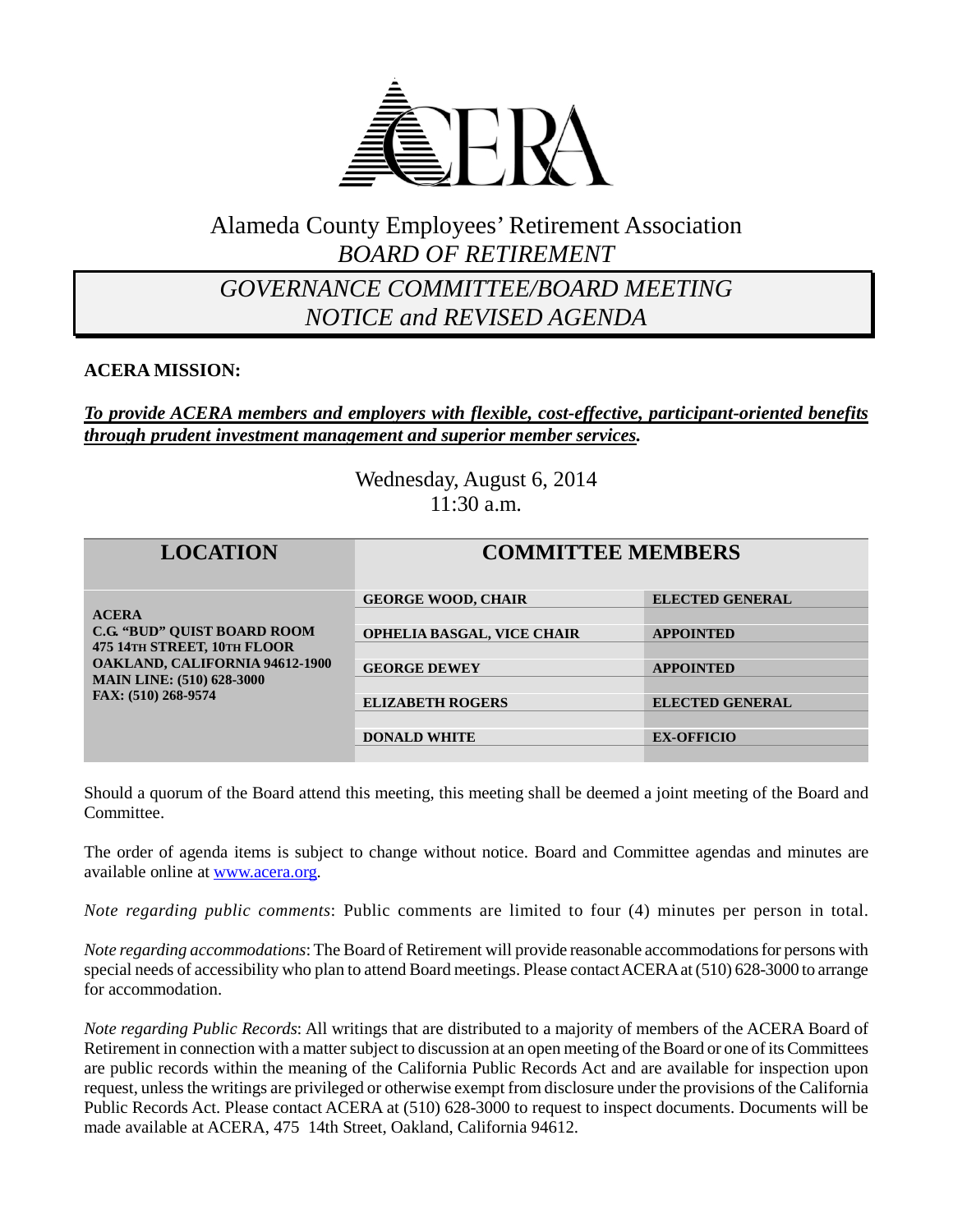# *GOVERNANCE COMMITTEE/BOARD MEETING*

**NOTICE and REVISED AGENDA, Page 2 of 3 – Wednesday, August 6, 2014**

**Call to Order:** 11:30 a.m.

#### **Action Items: Matters for Discussion and Possible Motion by the Committee**

- **1. Review, Discussion and Possible Motion to Adopt Amendments (if any) and renew the**  *Board of Retirement Charter***.**
	- Recommendation The Governance Committee advises the Board of Retirement that it finds the content of the *Board of Retirement Charter*is appropriate and continues to meet the needs of ACERA and should be renewed with revisions, as recommended by Staff.

– Lori K. Schnall

- **2. Review, Discussion and Possible Motion to Adopt Amendments (if any) and renew the**  *Securities Litigation Policy***.**
	- Recommendation The Governance Committee advises the Board of Retirement that it finds the content of the *Securities Litigation Policy* is appropriate and continues to meet the needs of ACERA and should be renewed with revisions, as recommended by Staff.

– Lori K. Schnall

- **3. Review, Discussion, and Possible Motion to Adopt the Amendments (if any) and renew the** *Fiduciary Counsel Retention Policy***.**
	- Recommendation The Governance Committee advises the Board of Retirement that it finds the content of the *Fiduciary Counsel Retention Policy* is appropriate and continues to meet the needs of ACERA and should be renewed with revisions, as recommended by Staff.

– Lori K. Schnall

### **Information Items: (These items are not presented for Committee action but consist of status updates and cyclical reports.)**

● None

### **Trustee/Public Input**

● None